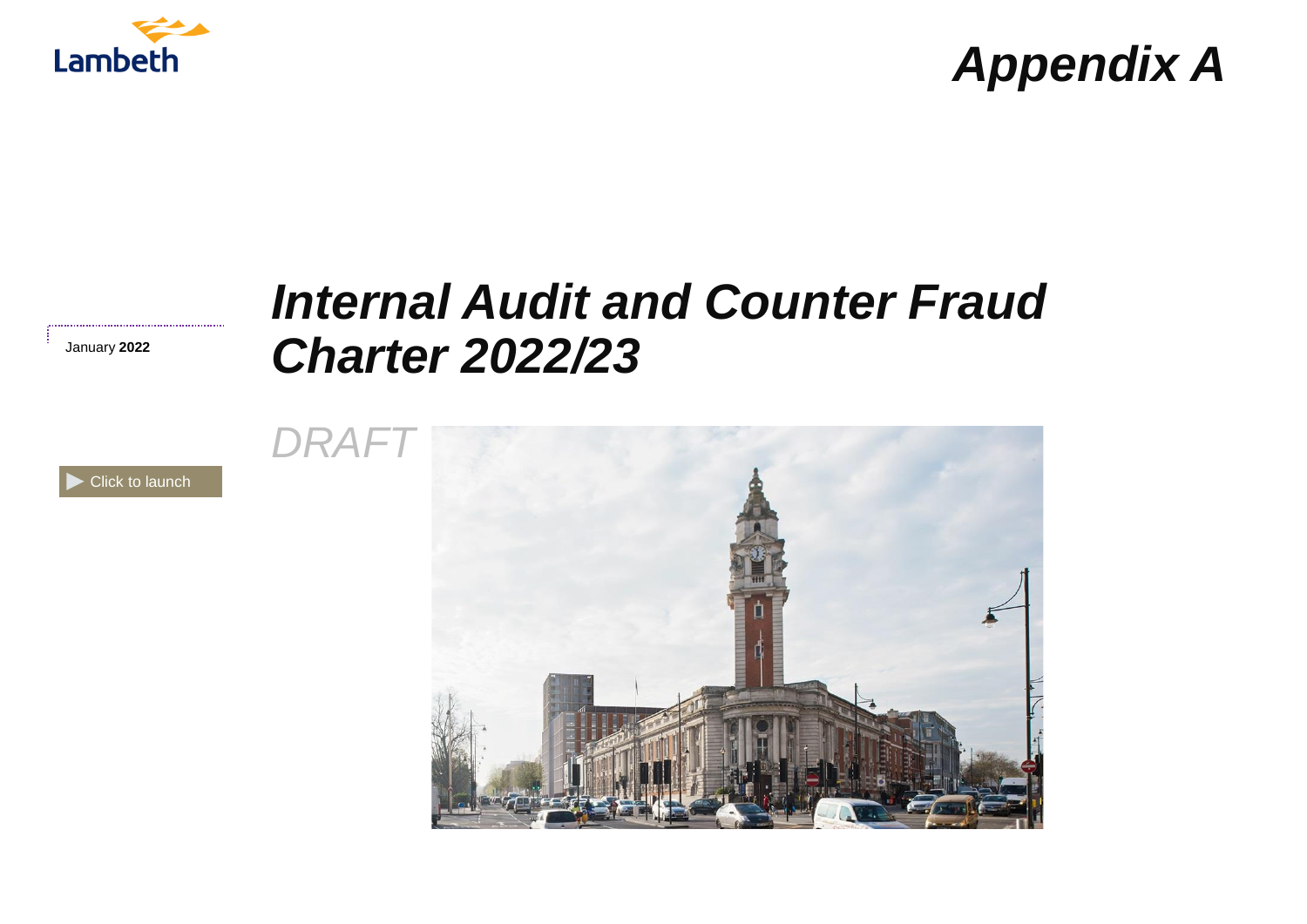<span id="page-1-0"></span>



### *Contents*



- A. Internal Audit Approach
- B. [Counter Fraud Approach](#page-9-0)
- C. Definitions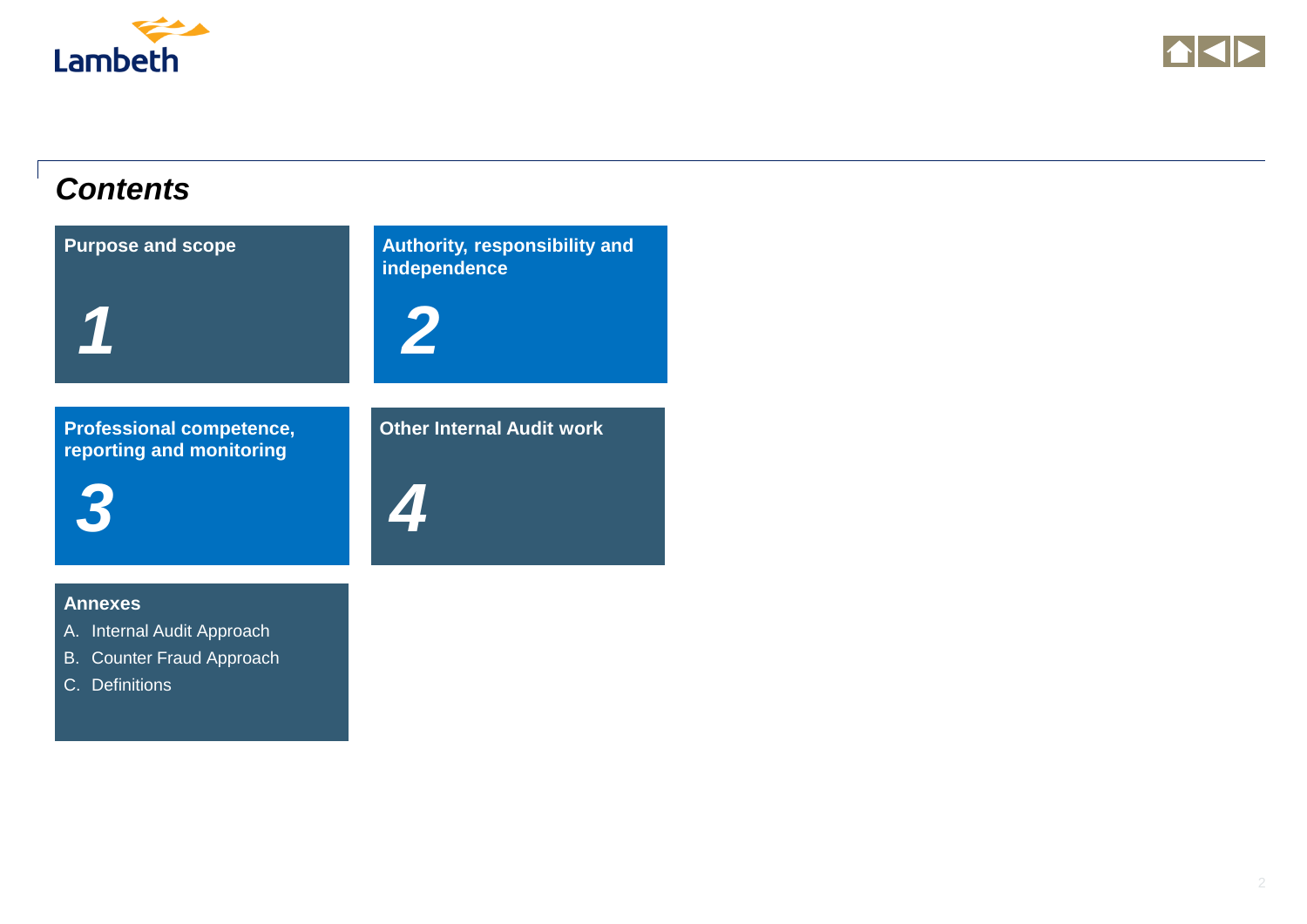<span id="page-2-0"></span>



**and independence**

**reporting and monitoring**

**[1. Purpose and scope](#page-2-0) [2. Authority, responsibility](#page-3-0) [5. Appendices](#page-9-0) 3. Professional competence, 4. Other Internal Audit work**

# *1. Purpose and scope*

1.1. This Internal Audit (Internal Audit) Charter provides the framework for the conduct of the Internal Audit service at the London Borough of Lambeth (the Council), as approved by the Council's Corporate (Audit) Committee on 27 January 2022. It has been created with the objective of formally establishing the purpose, authority and responsibilities of the Internal Audit function.

#### **1.2. Purpose**

1.2.1 Internal Audit is an independent, objective assurance and consulting activity designed to add value and improve an organisation's operations. It helps the organisation accomplish its objectives by bringing a systematic, disciplined approach to evaluating and improving the effectiveness of risk management, control and governance processes.

1.2.2. The Counter Fraud team is responsible for promoting a counter fraud culture, developing counter fraud policies and procedures and investigating suspicions of fraudulent activity committed against the Council and in ensuring that appropriate sanctions, including prosecution and the recovery of assets is carried out where fraud is proven. The Counter Fraud team also works with management to ensure that appropriate fraud prevention measures are in place.

#### **1.3. Scope**

1.3.1. All of the Council's activities (including outsourced activities) and legal entities are within the scope of the Internal Audit service.

1.3.2. Internal Audit determines what areas within its scope should be included within the annual audit plan by adopting an independent risk-based approach. Internal Audit does not necessarily cover all potential scope areas every year. The audit program includes obtaining an understanding of the processes and systems under audit, evaluating their adequacy and testing the operating effectiveness of key controls. Internal Audit can also, where appropriate, undertake special investigations and consulting engagements at the request of Corporate Committee, senior management and regulators.

1.3.3. The Internal Audit service will coordinate activities with other internal and external providers of assurance and consulting services to ensure proper coverage and minimize duplication of efforts.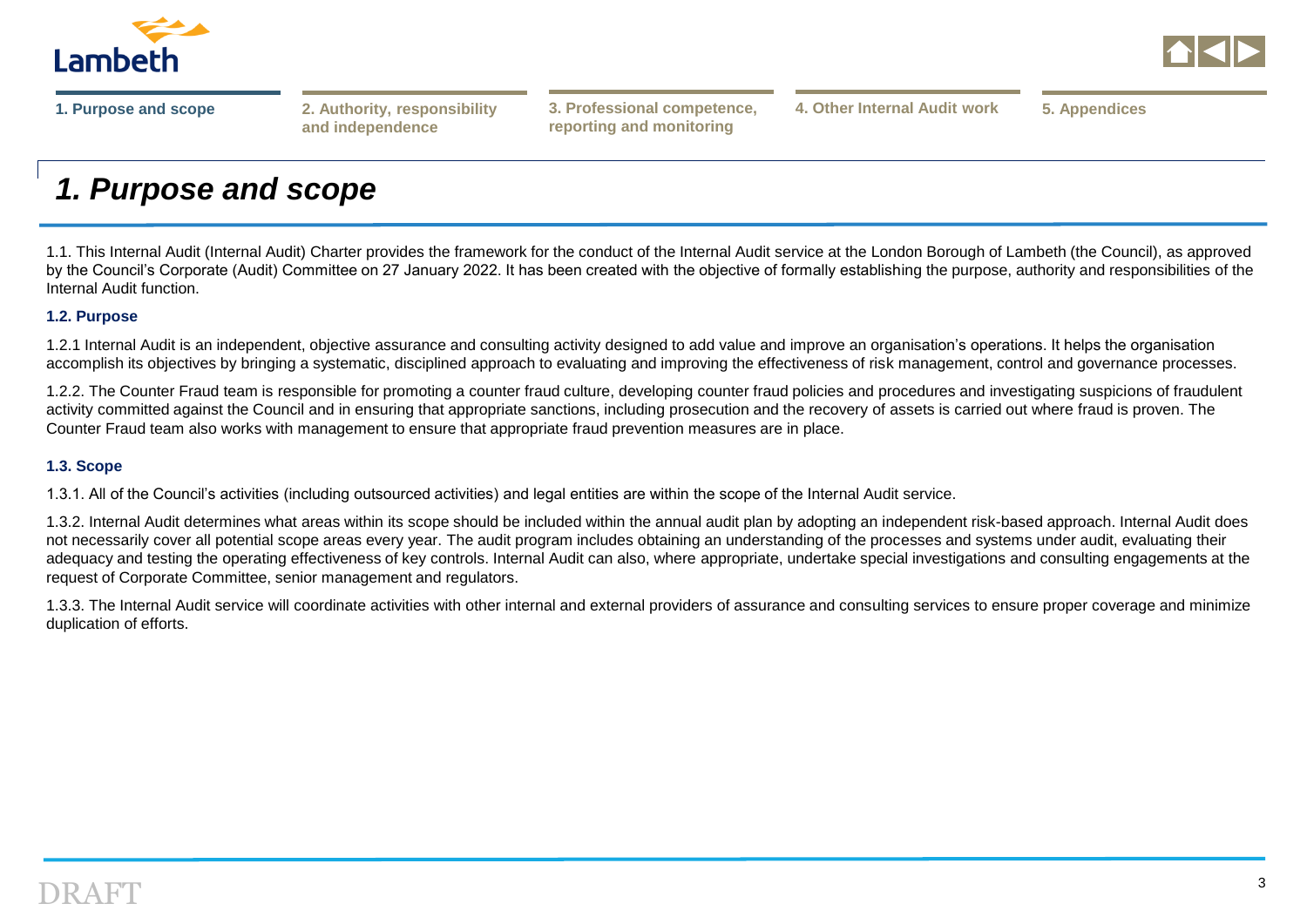<span id="page-3-0"></span>



**[3. Professional competence,](#page-6-0) [5. Appendices](#page-9-0) reporting and monitoring**

**4. Other Internal Audit work**

# *2. Authority, responsibility and independence (1 of 3)*

#### **2.1. Authority**

2.1.2. The Council is required under the [Accounts and Audit Regulations 2015](http://www.legislation.gov.uk/uksi/2015/234/pdfs/uksi_20150234_en.pdf) (Regulation 5) to "undertake an effective internal audit to evaluate the effectiveness of its risk management, control and governance processes, taking into account public sector internal auditing standards or guidance."

2.1.3. Regulation 5 also establishes that the Chief Audit Executive is authorised to have full and complete access to any of the organisation's records, properties and personnel, including those of partner organisations. The Chief Audit Executive is an independent person who has overall responsibility for internal audit. The Chief Audit Executive is also authorised to designate members of the audit and counter fraud team (including any outsourced provider of these services) to have such full and complete access in the discharging of their responsibilities and may engage experts to perform certain engagements, which will be communicated to management. Partner organisations may include, but will not be limited to: joint ventures, outsourced services and shared service arrangements. Internal Audit will ensure confidentiality is maintained over all information and records obtained in the course of carrying out audit and investigation activities.

2.1.4. The Internal Audit service derives its authority from Management Board through the Corporate (Audit) Committee.

#### **2.2. Responsibility**

2.2.1 The Chief Audit Executive (also known as the Head of Internal Audit) is responsible for: preparing the annual audit plan in consultation with the Corporate Committee and senior management; submitting the audit plan, internal audit resource plan for approval by the Corporate Committee; implementing the approved audit plan; and issuing periodic audit reports to the Corporate Committee and management.

2.2.2. The Chief Audit Executive is also responsible for ensuring that the Internal Audit Service has the skills and experience commensurate with the risks of the organisation. The Corporate Committee should make appropriate enquiries of management and the Chief Audit Executive to determine whether there are any inappropriate scope or resource limitations.

2.2.3. The Chief Audit Executive assists the Director of Finance and Head of Legal Services (monitoring officer) in ensuring that the Council meets its corporate governance requirements, as set out in the joint CIPFA/SOLACE Good Governance Framework (2007). The Chief Audit Executive also has a role in promoting good governance and spreading good practice, as set out in the CIPFA Statement on the Role of the Head of Internal Audit (2010).

2.2.4. Internal Audit works closely with the Council's Risk Management team to ensure there is effective review of all aspects of risk management and control. However, it is the responsibility of management to identify, understand and manage risks effectively, including taking appropriate and timely action in response to audit findings. It is also management's responsibility to maintain a sound system of internal control and to be responsible for fraud prevention and detection. Managers must inform the Head of Counter Fraud and/or Chief Audit Executive of all suspected or detected fraud, corruption or impropriety for investigation and assessing the impact on the internal control environment.

2.2.5. As Internal Auditors perform their work programs, they will be observant of manifestations of the existence of fraud and weaknesses in internal control which could permit fraud to occur or would impede its detection.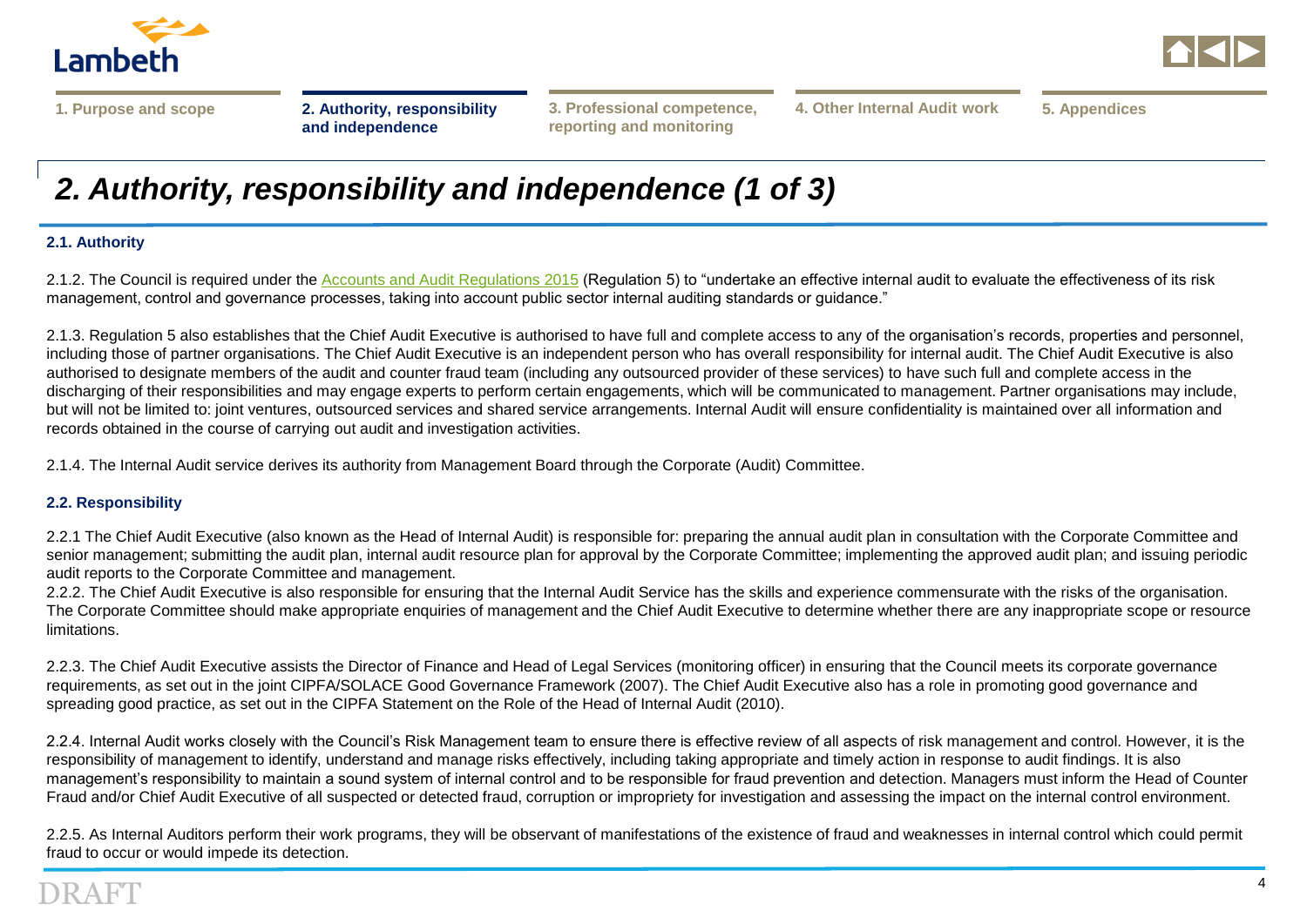



**[3. Professional competence,](#page-6-0) [5. Appendices](#page-9-0) reporting and monitoring**

**4. Other Internal Audit work**

# *2. Authority, responsibility and independence (2 of 3)*

#### **2.2.6. Responsibility cont'd**

| <b>Activity</b>                                                                                                                                                                                     | <b>Chief Finance</b><br><b>Officer</b> | <b>Senior Leadership Team</b> | <b>Audit Committee</b> |
|-----------------------------------------------------------------------------------------------------------------------------------------------------------------------------------------------------|----------------------------------------|-------------------------------|------------------------|
| Approving the IA charter                                                                                                                                                                            |                                        | ٠                             | X                      |
| Approving the risk based IA plan                                                                                                                                                                    |                                        |                               | X                      |
| Approving the IA resource plan                                                                                                                                                                      |                                        |                               | X                      |
| Receiving communications from the CAE on<br>the IA activity's                                                                                                                                       |                                        |                               | X                      |
| Monitoring performance relative to its plan<br>and other matters                                                                                                                                    |                                        |                               | X                      |
| Making appropriate enquiries of<br>management and the CAE (Assistant<br>Director Internal Audit and Counter Fraud)<br>to determine whether there are<br>inappropriate scope or resource limitations |                                        |                               | X                      |
| Approving decisions regarding the<br>appointment and removal of the CAE<br>(Assistant Director Internal Audit and<br>Counter Fraud)                                                                 | X                                      | See note A                    | See note A             |

Note A – The Chief Finance Officer will take decisions in relation to the appointment, remuneration and removal of Assistant Director Internal Audit and Counter Fraud. These will, however, be reported to the Senior Leadership Team and Audit Committee, who may request a direct consultation with the Assistant Director Internal Audit and Counter Fraud or Chief Finance Officer.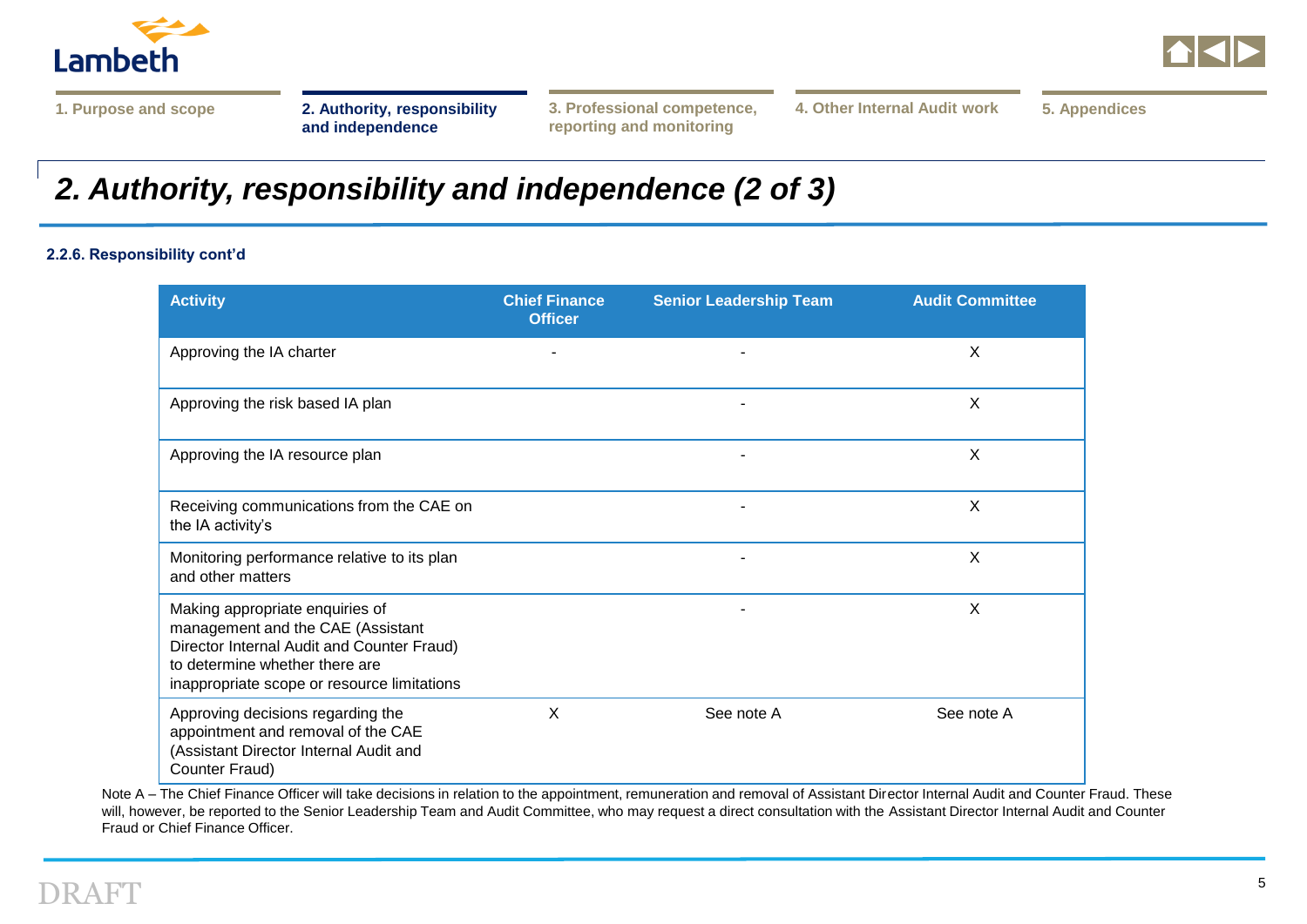



**reporting and monitoring**

**[3. Professional competence,](#page-6-0) [5. Appendices](#page-9-0) 4. Other Internal Audit work**

## *2. Authority, responsibility and independence (3 of 3)*

#### **2.3. Independence**

2.3.1. Internal Audit staff will remain independent of the business, and they shall report to the Chief Audit Executive, who in turn, shall report functionality to the Corporate Committee and administratively to the Director of Finance and Property.

2.3.2. The Chief Audit Executive maintains and regularly reviews a register of the internal auditors' declarations of business and personal interests.

2.3.3. Internal Audit staff shall have no direct operational responsibility or authority over any activities they review. Therefore, they shall not develop nor install systems or procedures, prepare records or engage in any other activity which they would normally audit until after 18 months. Internal Audit staff with real or perceived conflicts of interest must inform the Chief Audit Executive, then the Corporate Committee, as soon as these issues become apparent so that appropriate safeguards can be put in place.

2.3.4. Internal Audit may sometimes provide consultancy or advisory services to the Council. Internal Audit will remain independent of the business report, and they shall report to the Chief Audit Executive, who in turn, shall report functionality to the Corporate Committee and administratively to the Director of Finance and Property.

2.3.5. It is recognised that the Internal Audit service also has the responsibility to provide consulting and advisory services to management relating to risk management, control and governance as appropriate for the Council. The Service may evaluate specific operations at the request of the Corporate Committee or senior management, as appropriate. Before any consultancy or advisory work is agreed, the Chief Audit Executive will ensure that team has the appropriate skills, resources and approval to undertake the review. The Chief Audit Executive will also ensure that appropriate safeguards are in place to preserve objectivity in areas subject to future internal audit activity.

2.3.6. Internal Audit will annually confirm to Corporate Committee the organisational independence of the Internal Audit activity.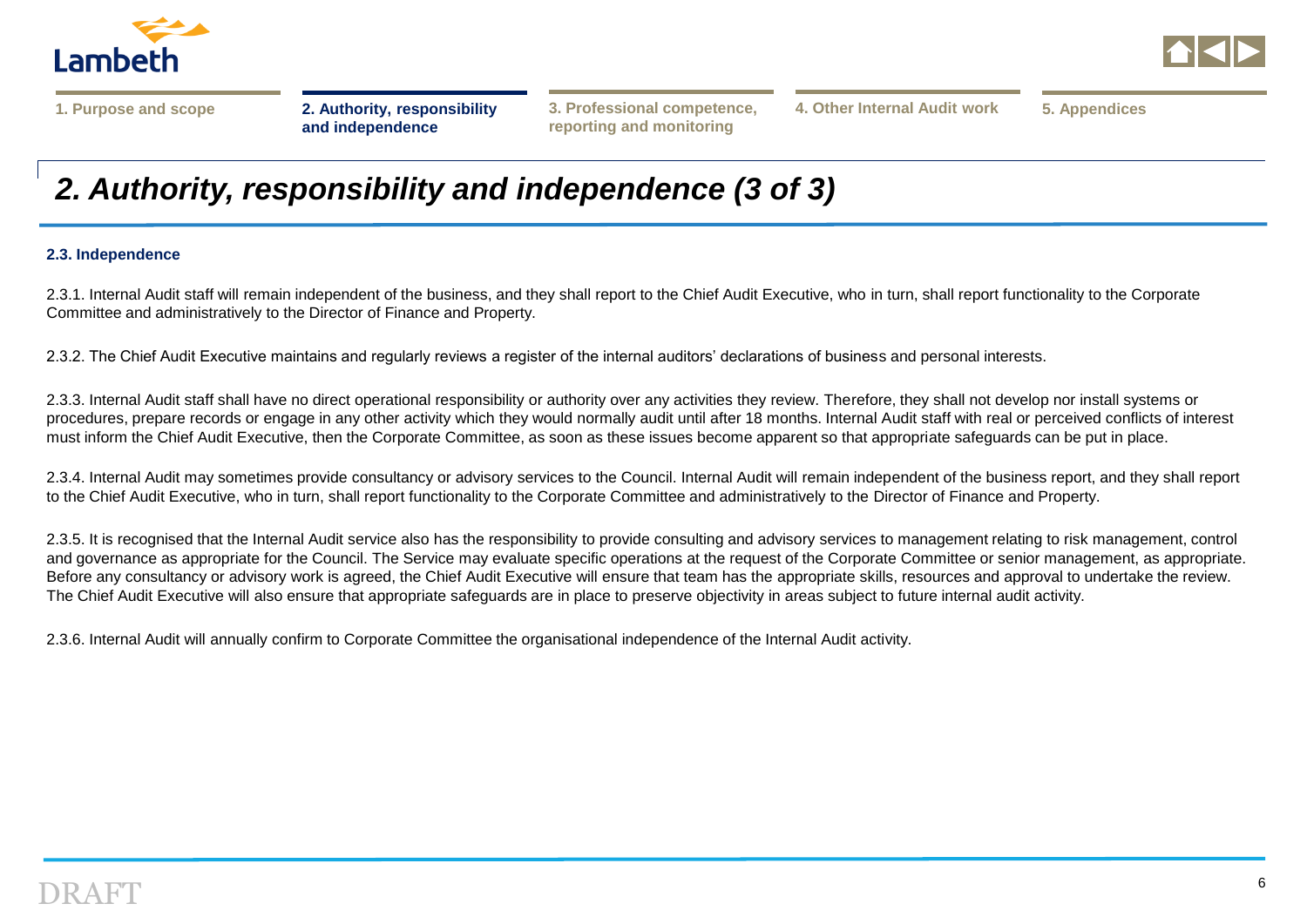<span id="page-6-0"></span>



**[3. Professional competence,](#page-6-0)  reporting and monitoring**

**[4. Other Internal Audit work](#page-8-0) [5. Appendices](#page-9-0)**

# *3. Professional competence, reporting and monitoring (1 of 2)*

#### **3.1. Professional competence and due care**

3.1.1. The Internal Audit service will perform its duties with professional competence and due care. Internal audit services will adhere to the Definition of Internal Auditing, Code of Ethics and the Standards for the Professional Practice of Internal Auditing that are published by the Institute of Internal Auditors and any other relevant professional body, to which the auditor is a member.

3.1.2. The Internal Audit service also adheres to all the requirements of the Public Sector Internal Audit Standards (PSIAS). In particular, the Internal Audit service is bound by the two essential components of the Code of Ethics: 1) *Principle;* and 2) *Rules* of *Conduct,* applicable to the four elements of 1) Integrity; 2) Objectivity; 3) Confidentiality; and 4) Competency. Internal Audit will also apply the four *Attribute Standards* and the seven *Performance Standards* set out in the PSIAS. Any instances of non-conformance with the Code of Ethics or the PSIAS that impact the scope or operation of Internal Audit activity will be reported to Management Board and the Corporate Committee. Internal Audit also abide by the Committee on Standards of Public Life's *Seven Principles of Public Life :* 1) Selflessness; 2) Integrity; 3) Objectivity; 4) Accountability; 5) Openness; 6) Honesty; and 7) Leadership.

#### **3.2. Staff training and development**

3.2.1. The Internal Audit service will be appropriately staffed in terms of numbers, professional qualifications and experience, having regard to the Internal Audit Strategy and objectives, and to the standards set out in the PSIAS. The staffing of Internal Audit will be kept under review by the Chief Audit Executive and the Corporate Committee. The Chief Audit Executive holds a professional qualification (CMIIA, CCAB, or equivalent) and is suitably experienced. All Internal Audit staff will be properly trained to fulfil their roles and responsibilities and they will each maintain their professional competence through an appropriate on-going professional development programme.

#### **3.3. Reporting and monitoring**

3.3.1. The Chief Audit Executive has overall responsibility for the day-to-day management of the Internal Audit service. As noted on page (5), the Chief Audit Executive reports functionality to the Corporate Committee and administratively to the Director of Finance and Property. The Chief Audit Executive also has the right of direct access to the relevant Strategic Director, the Chief Executive, the Chair of Corporate Committee and the Leader of the Council.

3.3.2. At the end of each audit, the Chief Audit Executive or designee will prepare a written report and distribute it as appropriate. Internal Audit shall be responsible for the follow up of audit findings and recommendations. All significant findings will remain in an open issues file until cleared by the Chief Audit Executive or designee.

3.3.3. The Corporate Committee will be updated at each meeting on the work of Internal Audit. The Chief Audit Executive shall prepare reports of Internal Audit activities with significant findings along with any relevant recommendations and provide periodic information on the status of the Internal Audit work programmes. Amendments and revisions to the annual audit plan are reported at each Corporate Committee to ensure the audit plan reflects the key risks facing the Council. Periodically, the Chief Audit Executive will meet with the Chair of Corporate Committee in private to discuss internal audit matters.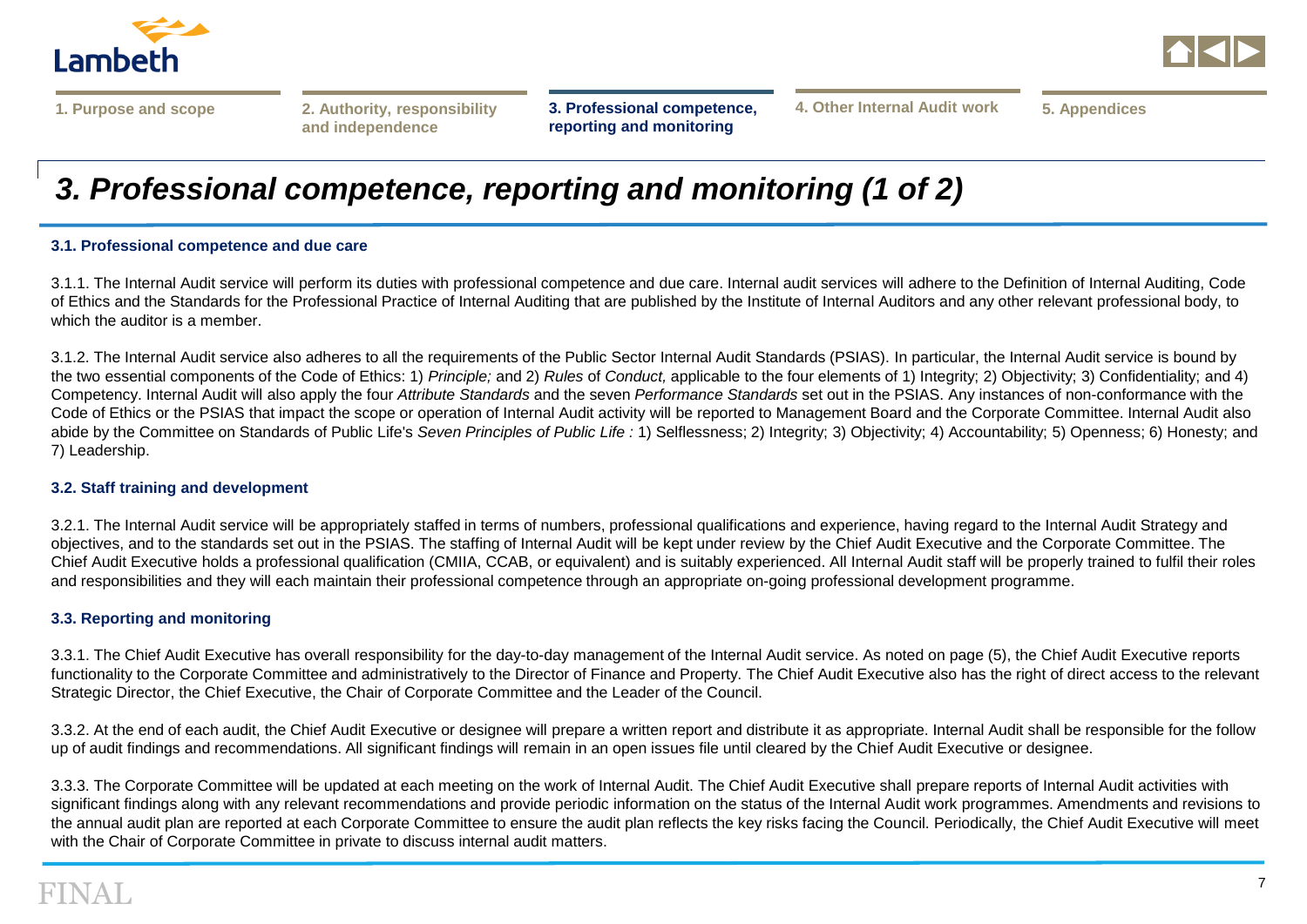



**[4. Other Internal Audit work](#page-8-0) [5. Appendices](#page-9-0)**

# *3. Professional competence, reporting and monitoring (2 of 2)*

#### **3.4. Quality Assurance Arrangements**

#### *3.4.1. Professional Standards*

3.4.1.1. As noted on page (6), Internal Audit activity will govern itself by adherence to The Institute of Internal Auditors' mandatory guidance including the Definition of Internal Auditing, the Code of Ethics and the International Professional Practices Framework (IPPF), incorporating the mandatory standards.

3.4.1.2. This mandatory guidance constitutes principles of the fundamental requirements for the professional practice of internal auditing and for evaluating the effectiveness of the internal audit activities performance to ensure that engagements are performed with proficiency and due professional care. In addition, Internal Audit will adhere to the Council's relevant policies and procedures and the internal audit activity's standard operating procedures manual.

#### *3.4.2. Staff Training and Development*

3.4.2.1. As noted on page (6) all Internal Audit staff will be properly trained to fulfil their roles and responsibilities and they will each maintain their professional competence through an appropriate on-going professional development programme. When necessary, in-house Internal Audit resources will be supplemented by external resources.

#### *3.4.3. Quality Assurance Improvement Programme*

3.4.3.1. The Internal Audit service maintains a Quality Assurance and Improvement Programme (QAIP) designed to gain assurance that the work of Internal Audit is compliant with the PSIAS and achieves its objectives.

3.4.3.2. The results of the QAIP and progress against any improvement plans will be reported to senior management and the Corporate Committee.

3.4.3.3. To demonstrate conformance with the *Definition of Internal Auditing,* the *Code of Ethics* and the *Standards,* the results of internal and periodic internal assessments are communicated upon completion of such assessments and the results of ongoing monitoring are communicated at least annually. The results include the assessor's or assessment team's evaluation with respect to the degree of conformance.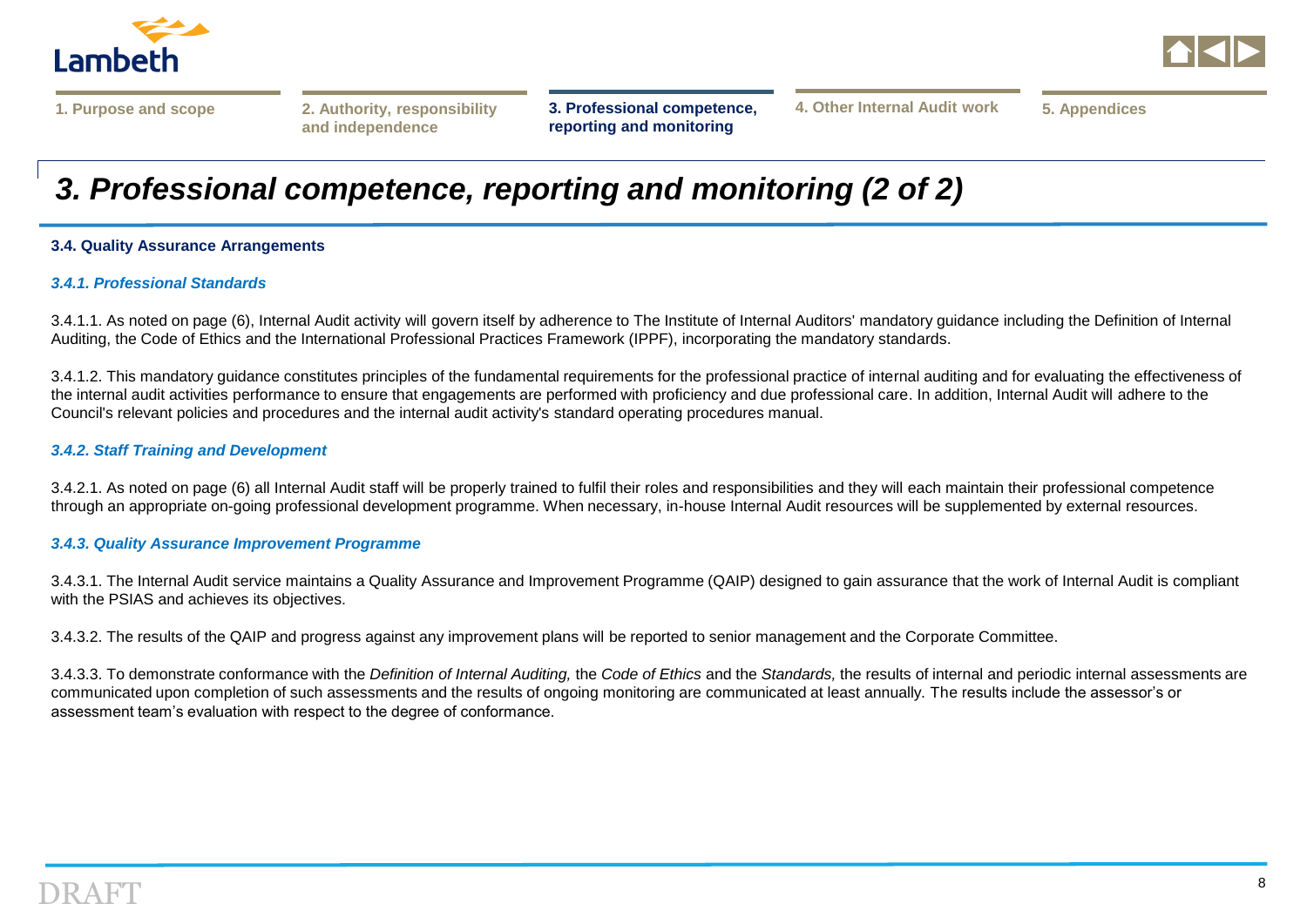<span id="page-8-0"></span>



|  |  | 1. Purpose and scope |  |
|--|--|----------------------|--|

**and independence**

**reporting and monitoring**

**3. Professional competence, [1. Purpose and scope](#page-2-0) [2. Authority, responsibility](#page-3-0) [4. Other Internal Audit work](#page-8-0) [5. Appendices](#page-9-0)**

### *4. Other Internal Audit work*

#### **4.1. Third Parties**

4.1.1. Internal Audit may carry out assurance work for third parties (i.e., organisations outside of the Council). Assurances provided to third parties are provided in line with the assurance standards provided to the Council, as described within this document.

#### **4.2. Consulting and Advisory Services**

4.2.1. Internal Audit may perform consulting and advisory services related to governance, risk management and controls as appropriate for the Council. Internal Audit may also evaluate specific operations at the request of the Corporate Committee or Management Board, as appropriate. Based on its activity, Internal Audit is responsible for reporting significant risk exposures and control issues identified to the Corporate Committee and senior management.

#### **4.3. Major Projects**

4.3.1. The Internal Audit service will be informed of major projects and their progress through continued discussion with management and attendance at project working groups, where invited to attend. Where a project team seeks advice or further support from the Internal Audit service, we will treat the request as one for consultancy support and make appropriate arrangements to ensure future objectivity is not impaired.

#### **4.4. Risk Management**

4.4.1. The Internal Audit service is guided by the Institute of Internal Auditors' position paper on *The Role of Internal Auditing in Enterprise-Wide Risk Management* and therefore Internal Audit will not undertake any roles defined as inappropriate by that guidance. Inappropriate roles include setting the Council's risk appetite, imposing a risk management process and taking on full accountability for risk management. The position paper lists the following as legitimate roles (with safeguards):

- Co-ordination of risk management activities;
- Consolidating risk reporting;
- Developing a risk approach for approval and its subsequent maintenance;
- Facilitating identification and evaluation of risks; and
- Coaching management in responding to risks.

Internal Audit work is largely limited to supporting working groups throughout the Council and facilitating the identification and evaluation of risks.

#### **4.5. Counter Fraud**

4.5.1 Internal separation of duties within the Internal Audit team are managed through the roles of the Internal Audit Manager and the Counter Fraud Manager. Any internal audit review of the counter fraud service will be undertaken by an external provider to enhance independence and objectivity in this area.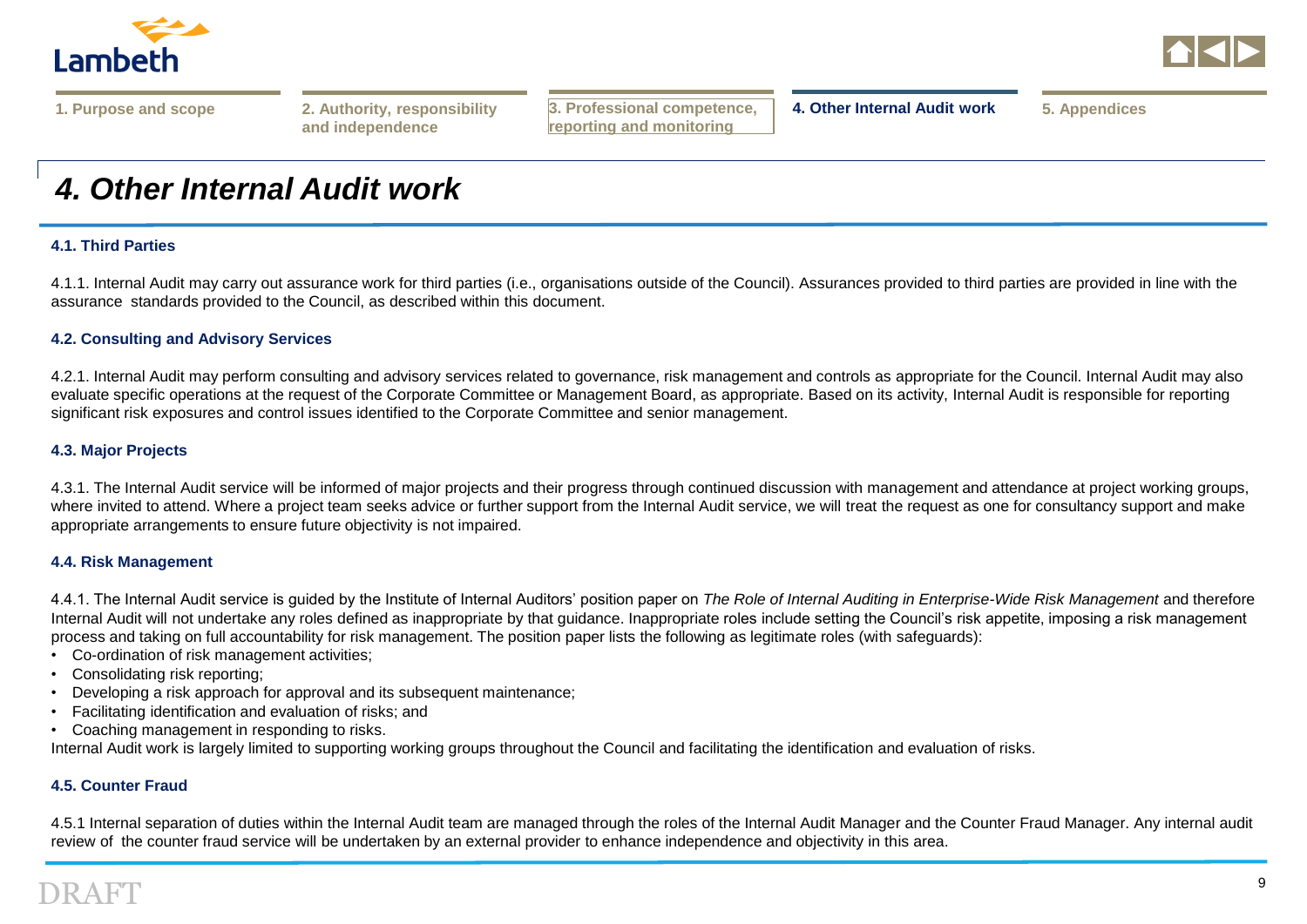<span id="page-9-0"></span>

|--|--|--|

| <b>Annex 1: Internal Audit</b> |  |  |
|--------------------------------|--|--|
| <b>Approach</b>                |  |  |

**[Annex 3: Definitions](#page-11-0)**

### *5. Annexes*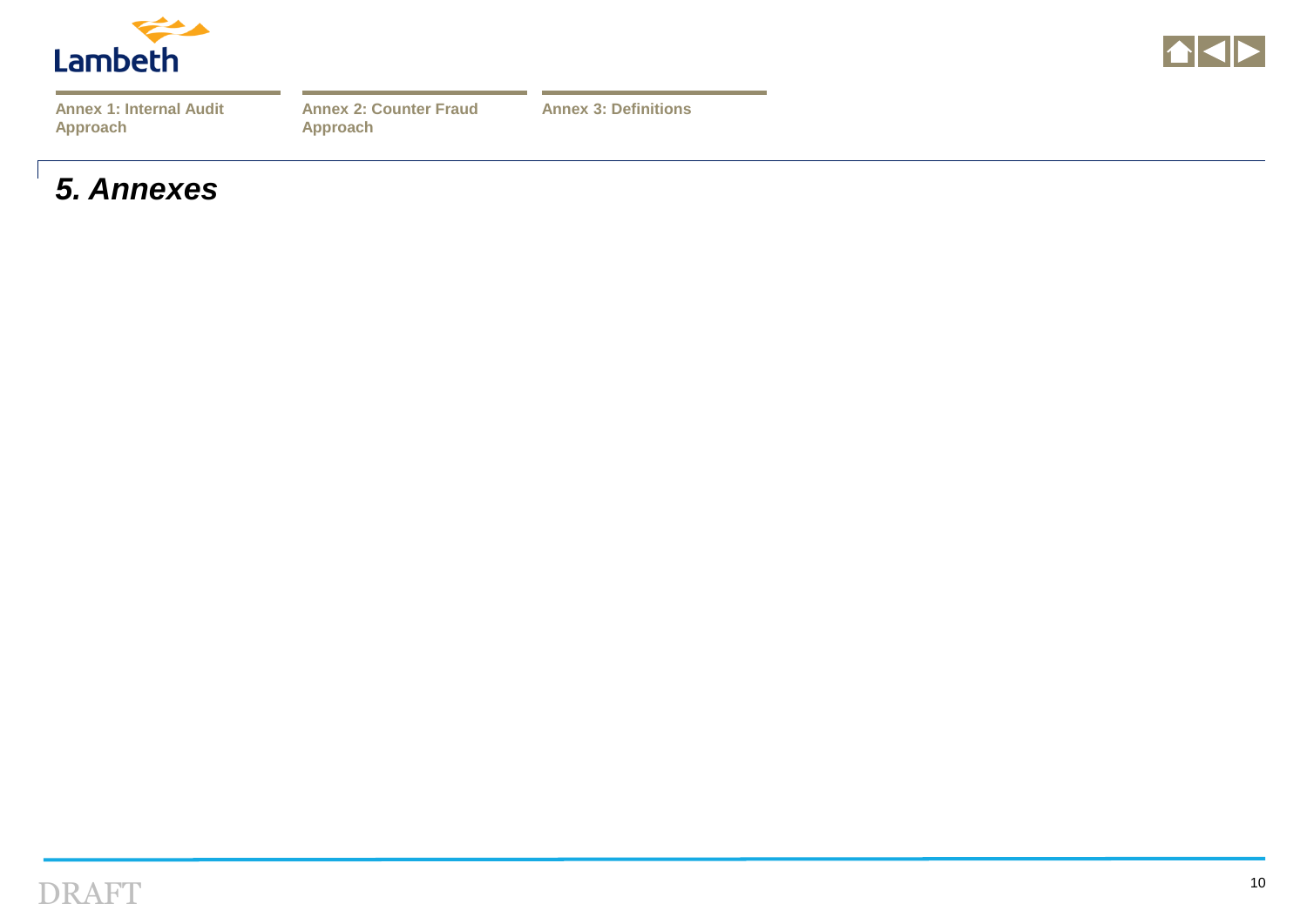<span id="page-10-0"></span>



|                 | <b>Annex 1: Internal Audit</b> |
|-----------------|--------------------------------|
| <b>Approach</b> |                                |

**[Annex 3: Definitions](#page-11-0)**

### *Annex 1: Internal Audit approach*

Internal Audit's Mission Statement is to: 'enhance and protect organisational value by providing risk-based and objective assurance, advice and insight, and support the Council to successfully achieve its vision and priorities as set out in the borough plan: 'Future Lambeth: Our Borough Plan'.

We execute this through our Internal Audit Strategy, in particular delivering against four core objectives:

- 1. Assume a leadership role in promoting the second and third lines of assurance.
- 2. Deliver an Annual Internal Audit Plan that addresses stakeholder's needs and strategic business risks.
- 3. Develop and implement knowledge and talent-acquisition strategies
- 4. Be a trusted advisor to strategic management and the Corporate (Audit) Committee

**Supporting documents**

**Our key strategic documents include:**

- **The Internal Audit Strategy (including our Mission Statement)**
- **The Internal Audit and Counter Fraud Charter**
- **Corporate (Audit) Committee Terms of Reference**
- **The Annual Internal Audit Plan**
- **The Internal Audit Manual (our Standard Operating Procedures)**
- **Engagement and Escalation Protocol**
- **Implementation Review Protocol**

We seek to understand the Council's key risks in the light of corporate and service objectives and priorities, new developments and initiatives. We examine and evaluate the adequacy and effectiveness of the system of risk management and internal control operated by the Council. To do this we require unrestricted access to all activities undertaken in the Council in order to interview, report, advise and present our findings on auditable activities, as determined by a risk-based planning methodology.

Based on a risk-based assessment, the annual Internal Audit Plan is developed to ensure that the annual internal audit opinion is robust and based on sufficient audit coverage. The audit plan is developed in accordance with this Charter, the Internal Audit Strategy and the Council's priorities and objectives and explains how Internal Audit's resource requirements have been assessed. The annual Internal Audit Work Plan is agreed by the Corporate Committee; updates to the plan are presented to each Corporate Committee to ensure the plan focusses on the key risks of the Council.

Where the Chief Audit Executive believes that the level of agreed resources will impact adversely on the provision of the annual internal audit opinion, this will be brought to the attention of the Council's section 151 officer and the Corporate Committee.

The Internal Audit strategy and annual Internal Audit opinion will include an approach to using other sources of assurance (as identified in an Assurance Map) and any work required to place reliance upon those other sources.

Our remit covers the Council's entire control environment, which extends to systems or services provided wholly by, or in conjunction with other bodies, including partnership arrangements. We work with colleagues to ensure that this requirement is covered in partnership/funding agreements.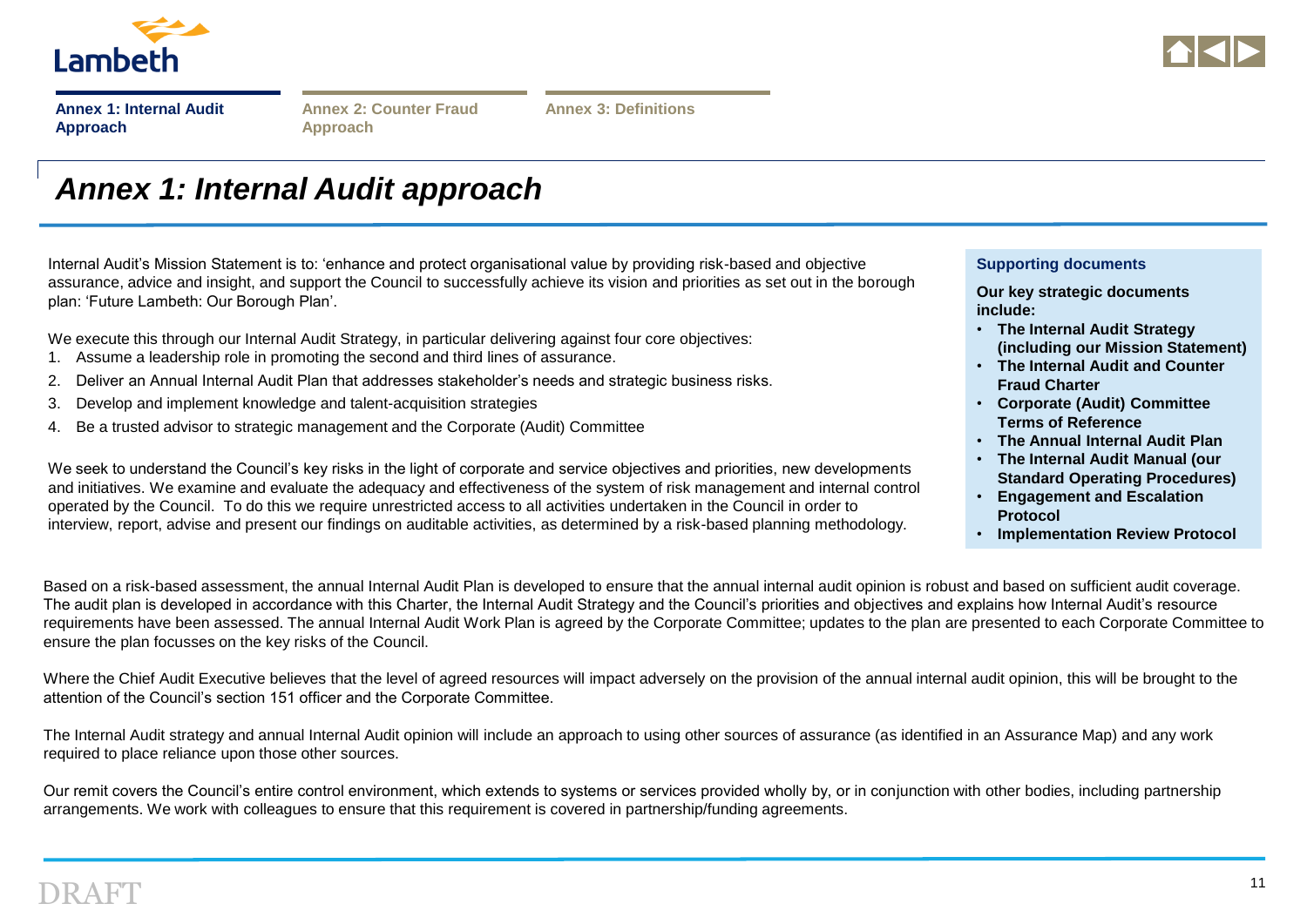<span id="page-11-0"></span>



|  |  |                 |  |  |  | Annex 1: Internal Audit |  |  |  |
|--|--|-----------------|--|--|--|-------------------------|--|--|--|
|  |  | <b>Approach</b> |  |  |  |                         |  |  |  |

**[Annex 3: Definitions](#page-11-0)**

### *Annex 2: Counter Fraud approach*

The Council's Policy is that fraud will not be tolerated and fraudsters will be prosecuted. The Counter Fraud Team's responsibilities cover deterrence, detection, investigation, prosecution, recovery and reporting of fraud.

The Counter Fraud Team has two separate areas:

- **General Investigations** this team deals primarily with tenancy fraud but also looks into council tax support and discount fraud; and
- **Internal and Financial Investigations** this team investigates fraud committed by staff agency workers and contractors and works with management to ensure that appropriate fraud prevention measures are in place. The Team conducts financial investigations under Proceeds of Crime legislation.

We execute the Council's Policy through:

- Compliance with support documents noted above;
- Maintenance and response to the Council's whistle blowing hotline;
- Proactive counter fraud investigations;
- Provision of fraud awareness training; and
- Intelligence sharing.

We regularly review the Council's Counter Fraud policies to ensure these comply with the best practice set out in the CIPFA Code of Practice for Managing the Risk of Fraud and Corruption. In addition, the Counter Fraud Team:

- Works with the Metropolitan Police to investigate, prevent and disrupt fraud and related offences and enhance the successful outcomes that we can achieve where fraud is identified, including prosecutions and recovery of assets.
- Co-ordinates the Council's participation in the bi-annual National Fraud Initiative undertaken by the Home Office.
- Assists the Council in ensuring that it complies with all relevant fraud and corruption legislation, including the Regulatory Investigatory Powers Act (2000), the Money Laundering Regulations (2007), the Public Interest Disclosure Act (1998), the Proceeds of Crime Act (2002) and the Bribery Act (2010).
- Works closely with other investigation and enforcement teams across the Council and with colleagues from housing associations who manage stock within the Borough to assist them in providing a robust defence against tenancy fraud.

In addition to our work over property-related fraud, internal fraud and local council tax support fraud, the Counter Fraud Team also have a remit covering other areas of fraud such as no recourse to public funds, business rates and direct payments fraud.

**Supporting documents include the following strategic policies and procedures:**

- **The Counter Fraud Strategy;**
- **The Counter Fraud Policy;**
- **The Fraud Response Plan;**
- **The Whistleblowing Charter;**
- **Whistleblowing Policy and Procedure;**
- **Anti Bribery Policy and Procedure**
- **The Money Laundering Policy and Practice Note.**